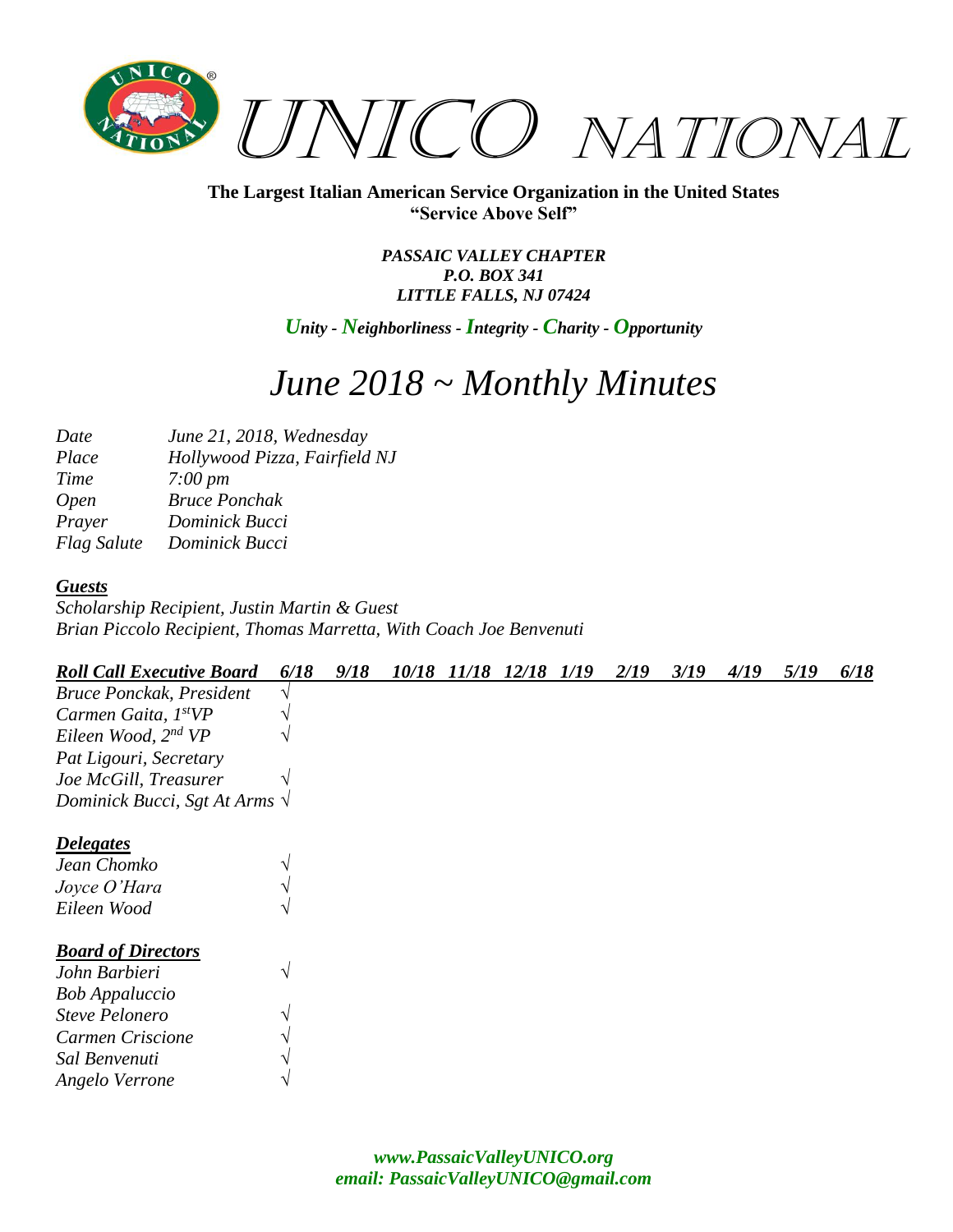

> *PASSAIC VALLEY CHAPTER P.O. BOX 341 LITTLE FALLS, NJ 07424*

## *Unity - Neighborliness - Integrity - Charity - Opportunity*

#### *Past Chapter Presidents*

| <i>Joe Agresti</i> |  |
|--------------------|--|
| John Morano        |  |
| Chuck Russo        |  |

## *Opening Remarks*

- *President: Bruce Ponchak: Welcomed everyone and wished everyone a safe and enjoyable summer off. See you in September*
- *1 st VP Report: Carmen Gaita: No report*
- *2 nd VP Report: Eileen Wood: No report*
- *Secretary Report: Pat Ligouri: Not present, no report 1 st 2 nd*
- *Treasurer Report: Joe McGill: Reported our ending balance 1 st Steve Pelonero 2 nd Eileen Wood*

## *Bills & Communions*

• *No bills or communications*

## *Standing Committees*

- *Scholarship: Joe Agresti:*
	- o *An Academic Scholarship Presentation was made to PVHS student Justin Martin*
	- o *It was noted that our number one scholarship choice refused the grant due to other grant restrictions. The committee then went to the 7th choice and granted it to that person.*
	- o *One recipient never acknowledged correspondence and it was voted on to send one last letter stating that July 1st, 2018 is the deadline to receive it*
	- o *A motion was made that scholarship monies not collected be used for the dinner. 1st by Carmen Criscione, 2nd by Joe Benvenuti*
- *Brian Piccolo: Chuck Russo:*
	- o *The Brian Piccolo Presentation was made to PVHS Student Thomas Marretta; Wrestling/Football*
- *Good & Welfare*
	- o *Tony Nappi was hospitalized and is on his way back home to Virginia*
	- o *Youth member Dominick Guliani's father had passed, a card was sent*

## *[www.PassaicValleyUNICO.org](http://www.passaicvalleyunico.org/) email: [PassaicValleyUNICO@gmail.com](mailto:PassaicValleyUNICO@gmail.com)*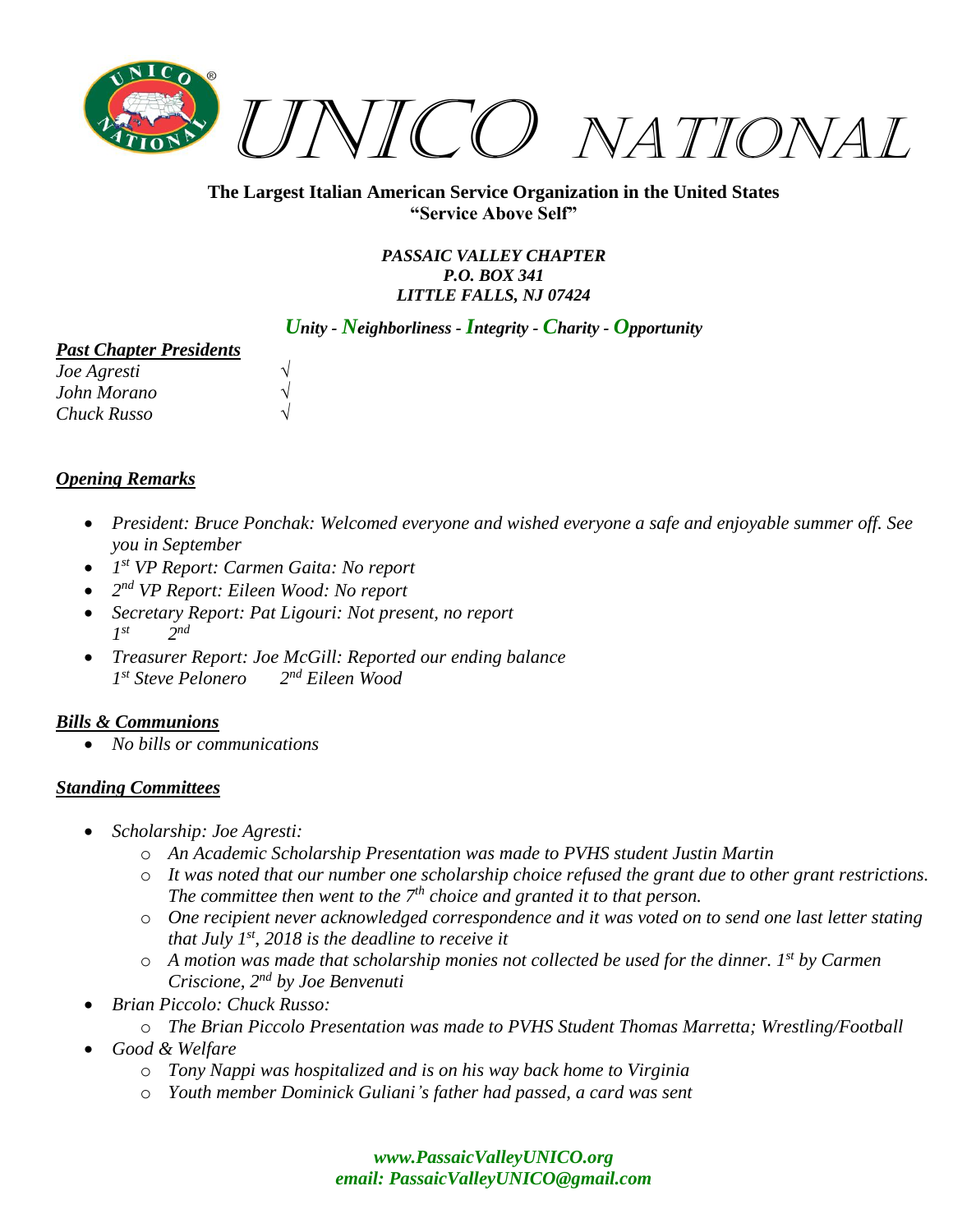

> *PASSAIC VALLEY CHAPTER P.O. BOX 341 LITTLE FALLS, NJ 07424*

## *Unity - Neighborliness - Integrity - Charity - Opportunity*

## *Fundraising Committees*

- *Community Service: No report*
- *Dine with UNICO: Steven Pelonero reported that Maggie's Town Tavern sent us a check for \$185. Thatcher McGee sent a check for \$350. Both events proceeds were raised for Vision 2020*
- *Food Pantry: Roni Corrado reported that she will be sending grant forms to our local pantries and churches*
- *Golf Outing: Joe Barone: Made approximately \$8,000 with 77 golfers, and 36 sponsors. John Barbieri noted that Certificates of Appreciation will be printed and given to all sponsors. It was also noted that all of the sponsors are on our website and also in every months newsletter*
- *Holiday Donations: Steve Pelonero's brother donated \$500 for special needs people. It was decided that this would go into our Holiday Donation Fund*
- *Overseas Soldiers: No report*
- *Pasta Dinner: Dominick Bucci: A pasta dinner is booked for November 17th, 2018, Saturday, at Holy Cross Church. Live entertainment. \$17.00 per person. All food and entertainment were donated. It should be a total profit event. Our chapter gets the proceeds from UNICO members. The church will get the profit from the church attendees. Please support this fundraising event*
- *Wine Raffle: Steve Pelonero: 403 tickets sold. Steve thanks Joe Agresti for donating the refrigerator and also John Barbieri for getting the permit and printing the tickets. A profit of \$2,015 with one cash donation of \$50. Net profit \$2,065. Proceeds for Vision 2020*

## *Non-Fundraising Committees*

- *Good & Welfare: Sal Nocella: Tony Nappi was in the hospital but is now on his way back home. Youth member*
- *Heritage: Steve Pelonero: Shooting for October but going to wait until we come back from the July convention to start*
- *Membership*
	- o *John Barbieri: 50 members*
	- o *John Barbieri wish our three members born in June a Happy Birthday*
	- o *Joe McGill reported that the first ½ of our dues were sent in to UNICO National*
- *Newsletter: Steve Pelonero: 16th year*
- *Website: Steve Pelonero: 83,524 visits*